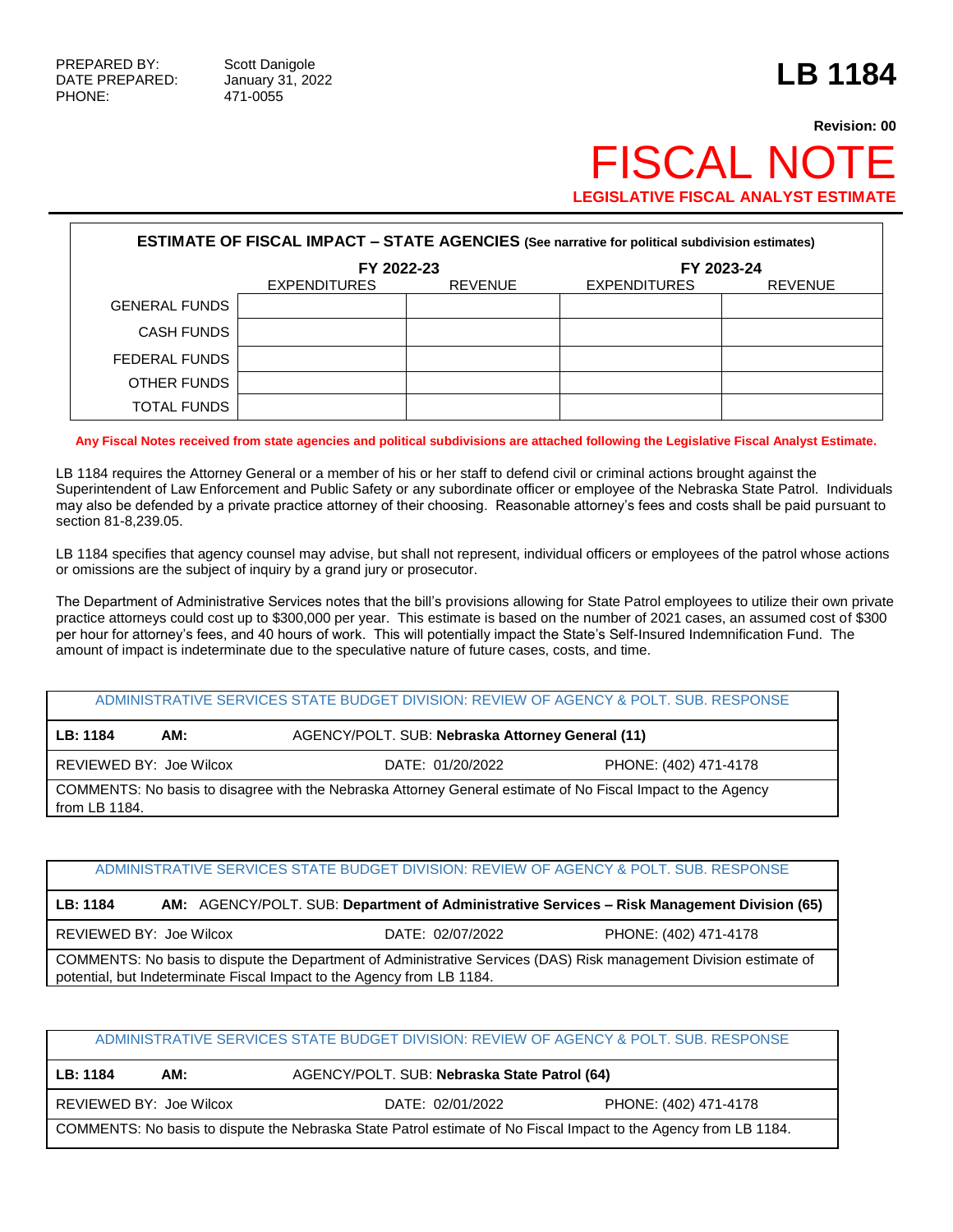**Please complete ALL (5) blanks in the first three lines. 2022**

| $LB(1)$ 1184                                    |                     |                                                                   |                     |            | <b>FISCAL NOTE</b> |
|-------------------------------------------------|---------------------|-------------------------------------------------------------------|---------------------|------------|--------------------|
| State Agency OR Political Subdivision Name: (2) |                     | <b>Attorney General</b>                                           |                     |            |                    |
| Prepared by: (3)                                | Josh Shasserre      | Date Prepared: (4) 1-20-22                                        |                     | Phone: (5) | 402-471-2687       |
|                                                 |                     | <b>ESTIMATE PROVIDED BY STATE AGENCY OR POLITICAL SUBDIVISION</b> |                     |            |                    |
|                                                 |                     | FY 2022-23                                                        |                     | FY 2023-24 |                    |
|                                                 | <b>EXPENDITURES</b> | <b>REVENUE</b>                                                    | <b>EXPENDITURES</b> |            | <b>REVENUE</b>     |
| <b>GENERAL FUNDS</b>                            |                     |                                                                   |                     |            |                    |
| <b>CASH FUNDS</b>                               |                     |                                                                   |                     |            |                    |
| <b>FEDERAL FUNDS</b>                            |                     |                                                                   |                     |            |                    |
| <b>OTHER FUNDS</b>                              |                     |                                                                   |                     |            |                    |
| <b>TOTAL FUNDS</b>                              |                     |                                                                   |                     |            |                    |
| <b>Explanation of Estimate:</b>                 |                     |                                                                   |                     |            |                    |

No Fiscal Impact.

|                           |                            |       | <b>BREAKDOWN BY MAJOR OBJECTS OF EXPENDITURE</b> |                     |
|---------------------------|----------------------------|-------|--------------------------------------------------|---------------------|
| <b>Personal Services:</b> |                            |       |                                                  |                     |
|                           | <b>NUMBER OF POSITIONS</b> |       | 2022-23                                          | $2023 - 24$         |
| <b>POSITION TITLE</b>     | 22-23                      | 23-24 | <b>EXPENDITURES</b>                              | <b>EXPENDITURES</b> |
|                           |                            |       |                                                  |                     |
|                           |                            |       |                                                  |                     |
|                           |                            |       |                                                  |                     |
|                           |                            |       |                                                  |                     |
|                           |                            |       |                                                  |                     |
|                           |                            |       |                                                  |                     |
|                           |                            |       |                                                  |                     |
|                           |                            |       |                                                  |                     |
|                           |                            |       |                                                  |                     |
|                           |                            |       |                                                  |                     |
|                           |                            |       |                                                  |                     |
|                           |                            |       |                                                  |                     |

 $\mathcal{L}_\mathcal{L} = \{ \mathcal{L}_\mathcal{L} = \{ \mathcal{L}_\mathcal{L} = \{ \mathcal{L}_\mathcal{L} = \{ \mathcal{L}_\mathcal{L} = \{ \mathcal{L}_\mathcal{L} = \{ \mathcal{L}_\mathcal{L} = \{ \mathcal{L}_\mathcal{L} = \{ \mathcal{L}_\mathcal{L} = \{ \mathcal{L}_\mathcal{L} = \{ \mathcal{L}_\mathcal{L} = \{ \mathcal{L}_\mathcal{L} = \{ \mathcal{L}_\mathcal{L} = \{ \mathcal{L}_\mathcal{L} = \{ \mathcal{L}_\mathcal{$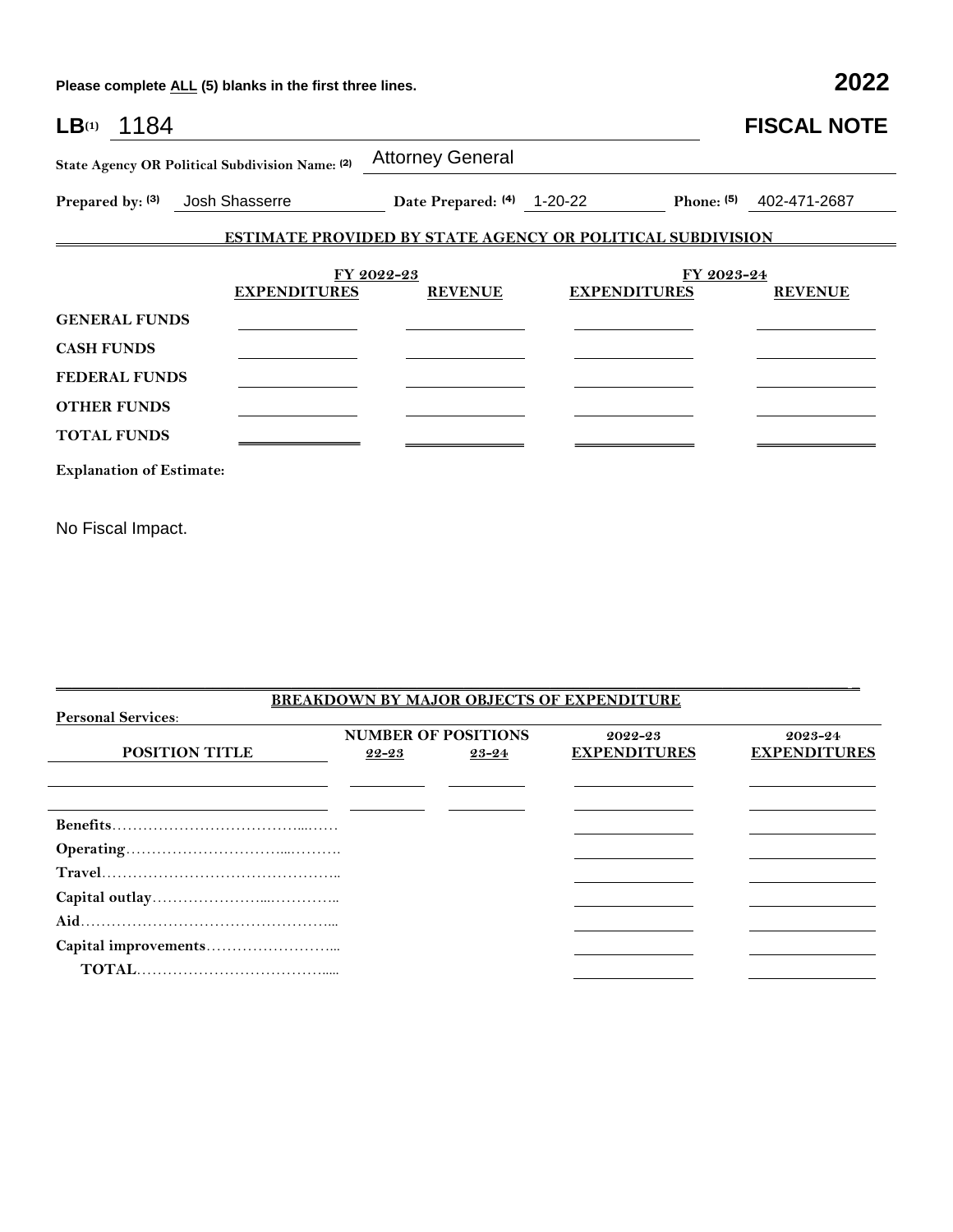**Please complete ALL (5) blanks in the first three lines. 2022**

| LB(1)<br>1184                                   |                                                            |                                                                  |            | <b>FISCAL NOTE</b>           |
|-------------------------------------------------|------------------------------------------------------------|------------------------------------------------------------------|------------|------------------------------|
| State Agency OR Political Subdivision Name: (2) |                                                            | Dept of Administrative Services (DAS) - Risk Management Division |            |                              |
| Prepared by: (3)<br>Allen Simpson               |                                                            | Date Prepared: (4) 01/28/2022                                    |            | Phone: $(5)$ $(402)471-4436$ |
|                                                 | ESTIMATE PROVIDED BY STATE AGENCY OR POLITICAL SUBDIVISION |                                                                  |            |                              |
|                                                 |                                                            |                                                                  |            |                              |
|                                                 | FY 2022-23<br><b>EXPENDITURES</b><br><b>REVENUE</b>        | <b>EXPENDITURES</b>                                              | FY 2023-24 | <b>REVENUE</b>               |
| <b>GENERAL FUNDS</b>                            |                                                            |                                                                  |            |                              |
| <b>CASH FUNDS</b>                               |                                                            |                                                                  |            |                              |
| <b>FEDERAL FUNDS</b>                            |                                                            |                                                                  |            |                              |
| <b>OTHER FUNDS</b>                              |                                                            |                                                                  |            |                              |
| <b>TOTAL FUNDS</b>                              | See Below                                                  |                                                                  | See Below  |                              |

**Explanation of Estimate:**

LB 1184 allows a member of the Nebraska State Patrol (NSP) to be defended by a private attorney of his or her choosing. NSP agency legal counsel would not be able to represent the individual officer or employee of the NSP whose actions or omissions are the subject of inquiry by a grand jury or prosecutor.

In 2021 NSP had 5 custody deaths and at least 3 others where employees were called as witnesses for the Grand Jury proceeding. The going rate for an attorney in the Omaha area is around \$300 per hour with a Grand Jury requiring about 40 hours of representation for a total cost of \$12,000 per Grand Jury per officer or employee.

On average NSP has five employees called to a Grand Jury proceeding per in-custody death. With this bill each NSP employee is authorized their own private practicing attorney. If the rates above were used for the 5 custody deaths in 2021 the total impact would be \$300,000 (5 employees x 5 Grand Jury proceedings x 40 hours x \$300 an hour).

This bill will create an impact to the State's Self-Insured Indemnification Fund; however, the exact fiscal impact is unknown at this time.

|                           |       |                            | <b>BREAKDOWN BY MAJOR OBJECTS OF EXPENDITURE</b> |                     |
|---------------------------|-------|----------------------------|--------------------------------------------------|---------------------|
| <b>Personal Services:</b> |       |                            |                                                  |                     |
|                           |       | <b>NUMBER OF POSITIONS</b> | 2022-23                                          | $2023 - 24$         |
| <b>POSITION TITLE</b>     | 22-23 | 23-24                      | <b>EXPENDITURES</b>                              | <b>EXPENDITURES</b> |
|                           |       |                            |                                                  |                     |
|                           |       |                            |                                                  |                     |
|                           |       |                            |                                                  |                     |
|                           |       |                            |                                                  |                     |
|                           |       |                            |                                                  |                     |
|                           |       |                            |                                                  |                     |
|                           |       |                            |                                                  |                     |
|                           |       |                            |                                                  |                     |
|                           |       |                            |                                                  |                     |
|                           |       |                            |                                                  |                     |